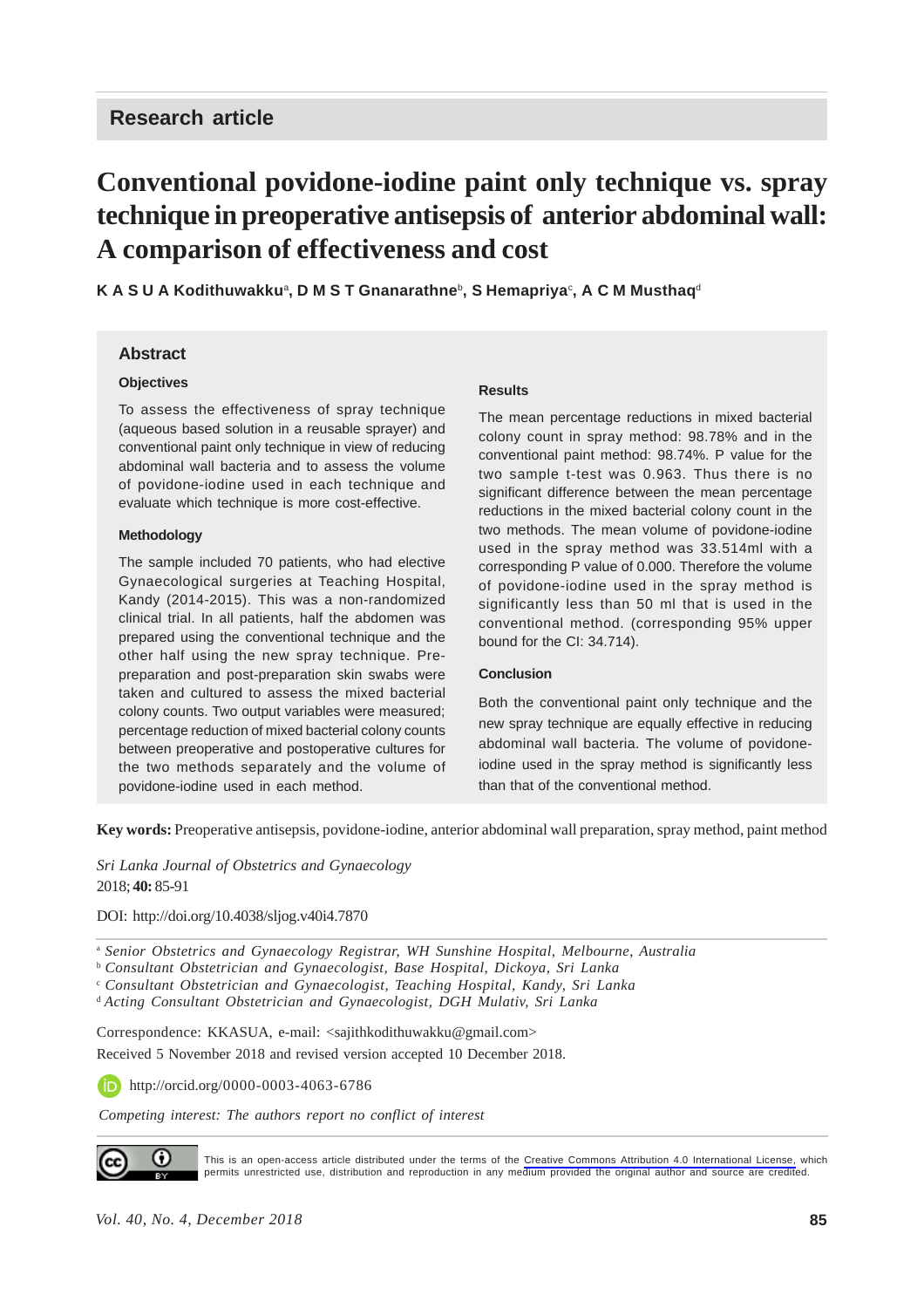# **Introduction**

Up to 15% of patients who undergo elective clean surgeries and 30% of patients who receive contaminated surgeries are estimated to develop postoperative wound infections. In the case of elective surgeries, these infections are mainly due to microorganisms in the skin surface $1,2$ .

There are various antiseptics used for preoperative preparation of surgical sites. The most frequently used antiseptics include chlorhexidine and povidone-iodine, with aqueous media or alcohol used as the base. povidone-iodine is a stable chemical complex of polyvinylpyrrolidone and elemental iodine. It contains from 9.0% to 12.0% available iodine, calculated on a dry basis. Human clinical trials have shown the product to be superior to other iodine formulations in preoperative preparation of surgical sites $3,4$ .

Commonly used cleaning techniques include spraying, scrub-paint and paint-only techniques. Studies have shown that spraying and scrub-paint techniques are equally effective in reducing abdominal wall bacteria when used preoperatively and allowed to air-dry for 3 minutes after application<sup>5</sup>. These studies used an alcohol-based povidone-iodine solution for the spraying technique, in accordance with the current recommendations. Additional studies have compared the effectiveness of the scrub-paint technique and the paint-only technique using an aqueous-based povidoneiodine solution<sup>6</sup>. However, no studies have assessed the effectiveness of the spraying technique versus the paint-only technique, which is commonly used in gynaecological practice.

The paint-only technique is most commonly used for preoperative skin preparation in gynaecological surgery in Sri Lanka; the practice is to clean the abdomen with 3 povidone-iodine-soaked gauze swabs on sponge holders. As this is not the exact method described in the standard guidelines, it will be referred to as the conventional paint-only method hereafter. In this technique, the povidone-iodine solution is poured into a 50ml Gully pot, where the cleaning swabs are then soaked. The remaining volume of the povidone-iodine solution in the Gully pot is discarded at the end of the surgery, as well as any solution soaked into gauze swabs not used for cleaning, which a waste of resources.

At the time of designing the study, a 500ml bottle of the aqueous-based povidone-iodine used in the study setting (manufactured by Medicom Superdrug Manufacturing) costs around Rs. 1200/-. The cost for a single-use 75ml alcohol-based povidone-iodine sprayer ranges from Rs 2200/- to 2500/-. Therefore, using the commercial sprayer is more expensive compared to the current paint-only technique. In this study, the same aqueous-based solution used in the paint-only technique will be used in a low-cost, commercially available, reusable hard plastic trigger sprayer for spraying.

Provided that the paint-only and spraying techniques are equally effective in reducing abdominal wall bacteria and the sterility of the sprayer is maintained between the surgeries and can be used for multiple surgeries, it is reasonable to hypothesise that cleaning can be done with a lesser volume of solution with the sprayer, thus making it more cost-effective.

## **Methods**

The methods were pre-run to assess the baseline volumes of povidone-iodine solution used in each technique (spraying and paint-only). To assess the volume of povidone-iodine expelled from the sprayer with each puff, 20 full-stroke puffs were sprayed into a standard measuring cup and an average measurement was taken (volume/20, which is 1 ml). The sprayer nozzle was adjusted and fixed and was not altered throughout the study. For the paint technique, 50 ml of povidone-iodine solution measured with a commercially available standard measuring cup was used for each patient.

The study was conducted on women who underwent elective gynaecological surgeries that involved a suprapubic transverse incision. Patients were recruited during their preoperative visit to the gynaecology clinic. Patients who had surgery for cancer or had comorbidities that increased their postoperative infection rates, such as diabetes and immunosuppressive states, were excluded from the study. Prior to their enrolment in the study, the patients were counselled and provided with written information regarding the research. If they agreed to participate, signed written consent was obtained.

The patients who consented to participate in the study were admitted 2 days prior to the surgery. On the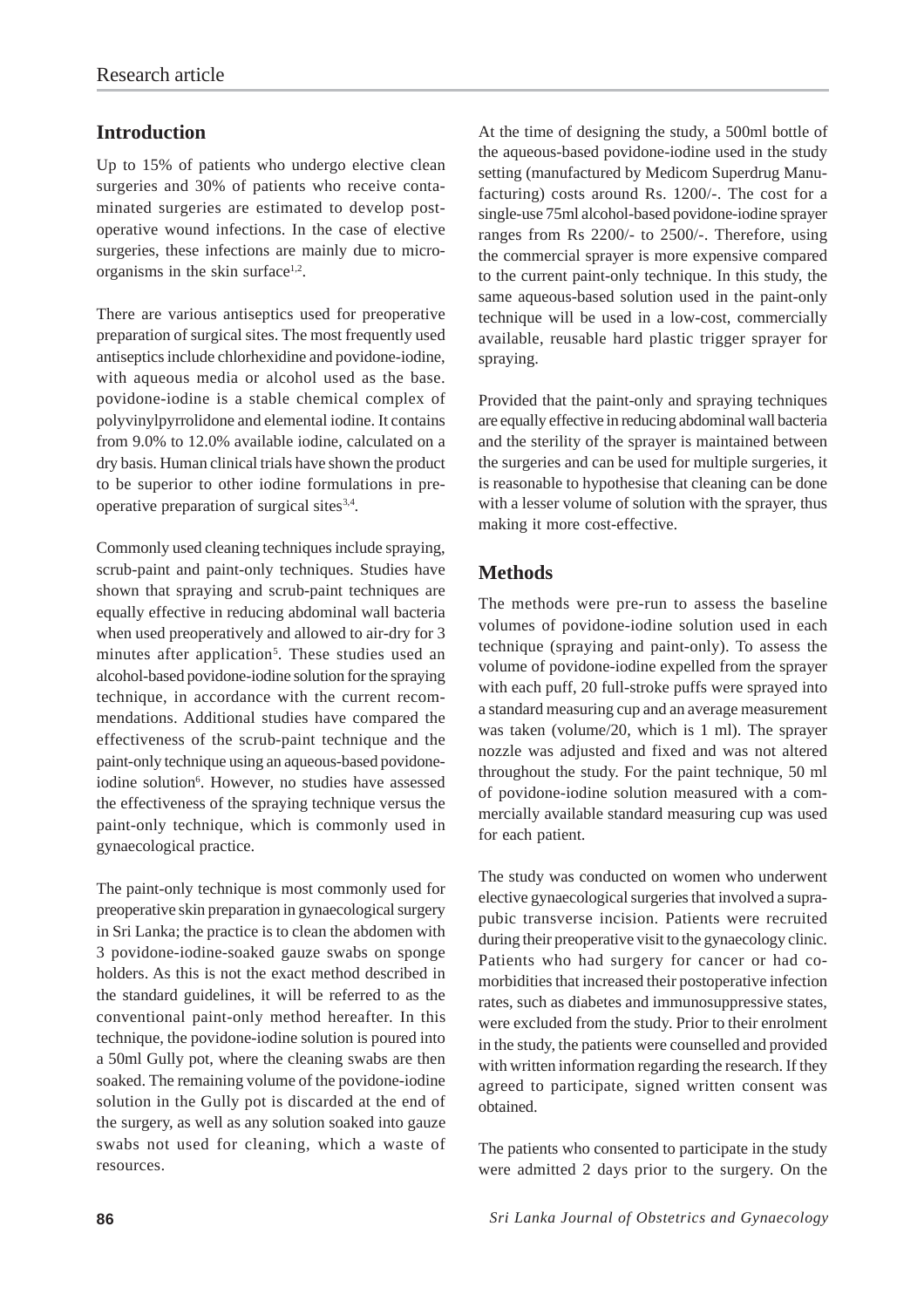morning of the surgery, hair was removed from the surgical site using a disposable razor blade. The patients were asked to bathe with non-medicated soap and water and given freshly laundered clothes before entering the operating room.

After anaesthesia was administered, a culture swab was rolled 3 times over the same line of skin 2cm below the umbilicus in the midline to obtain a control mixed bacterial colony count. The swabs were immediately transferred to the microbiology laboratory and inoculated onto a human blood agar plate. Then half of the abdomen, as separated by a vertical line along the umbilicus, was prepared using the paint method, and the other half was prepared using the spray method. The right side was consistently cleaned with the spray, and the left side with the paint. The area cleaned by each method was from the xiphisternum down to the mid-thigh. Cleaning with the spray was done first, and the other half of the abdomen was covered using a general surgical towel.

In the paint-only technique, the specified area was prepared with povidone-iodine by the surgeon using three povidone-iodine soaked gauze swabs on sponge holders. The cleaning process was started at the incision site from medial to lateral, painted with povidone-iodine with one stroke on each skin area. The process was repeated thrice using different povidone-iodine soaked gauze swabs.

Umbilicus was always cleaned using the paint technique. Other half of the abdomen was then prepared with the spray technique by the surgeon. Spraying was done until the specified area is satisfactorily covered with a layer solution. The sprayer was triggered to deliver a full stroke each time and the number of puffs used was counted and recorded for each patient. The volume used for the preparation was calculated by multiplying the number of puffs by two, as for the whole abdomen, into the pre-calculated average volume of a puff (Number of puffs  $\times$  2  $\times$  1ml = Volume used for preparation).

The sprayer was kept on a small trolley covered with a sterile surgical towel and it was used by the surgeon with sterile gloves before touching the patient after scrubbing up.

After using, the sprayer was placed back on the trolley and taken back to the sterile corner in the operating theatre by an assistant.

Once the sprayer went out of solution, it was cleaned and sterilized using liquid type peracetic acid solution (peracetic acid 0.13%, hydrogen peroxide 3.15%, isopropanol 1.9%) and refilled. Two similar sprayers were used alternatively in the study.

Two swab cultures, one from each side of the abdomen were taken with three back and forth rolling movements of the swab on a three-inch vertical line, midway between the umbilicus and the anterior superior iliac spine after 3 minutes after application of povidoneiodine. The swabs were immediately transferred to the Microbiology lab for inoculation.

The pre-preparation and post-preparation culture plates were incubated at 37°C for 48 hours, and the mixed bacterial colony count was taken and recorded.

The percentage reduction in mixed bacterial colony counts was calculated by subtracting the colony count after preparation from the control colony count, divided by the control colony account, and then multiplied by 100.

## **Results**

For the analysis of data for the effectiveness in reducing abdominal wall bacteria, a two sample t-test was used. The average for colony count reduction in each arm was calculated and compared to see if there is a significant difference between the two techniques. A P value of 0.05 was considered statistically significant in the analysis. The cultures with zero growth with each method were taken as a100% reduction.

To assess the statistical significance of the difference in volumes of the solution used in each technique a one sample t- test was used. The average volume used in the spray technique was compared with 50ml, which was the average volume for the paint only technique. A P value of 0.05 was considered statistically significant in the analysis.

Analyses were performed with Minitab 17 statistical software (Updated March, 2015).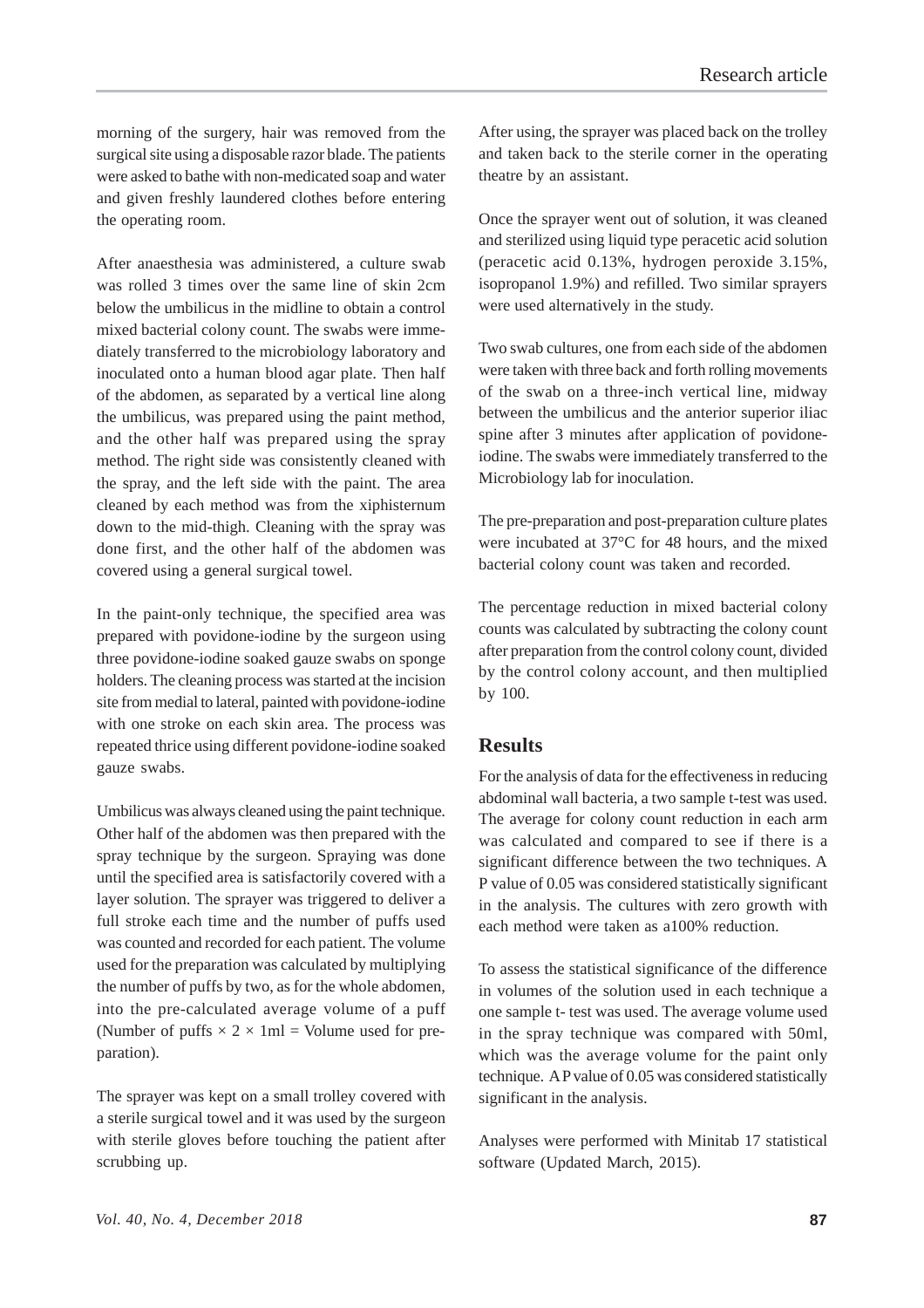## **Table 1. Results of two sample t-test on average percentage reductions of mixed microbial colony count in spray method and conventional paint method**

| Two-sample T for spray method vs<br>conventional method |   |  |  |                     |  |  |  |  |  |
|---------------------------------------------------------|---|--|--|---------------------|--|--|--|--|--|
|                                                         | N |  |  | Mean St Dev SE Mean |  |  |  |  |  |
| Spray method 70 0.9878 0.0485 0.0058                    |   |  |  |                     |  |  |  |  |  |
| Conventional 70 0.9874 0.0493 0.0059<br>method          |   |  |  |                     |  |  |  |  |  |

Difference =  $\mu$  (Spray method) -  $\mu$  (Conventional method) Estimate for difference: 0.00039 95% CI for difference: (-0.01596, 0.01673)

T-Test of difference =  $0$  (vs  $\neq$ ): T-Value = 0.05

 $P-Value = 0.963 DF = 137$ 

Two-sample t-test was used to assess if there is a significant difference between the mean percentage reductions in mixed bacterial colony counts in the spray method and the conventional paint method. μ (Spray Method) =  $\mu$  (Conventional Method) was taken as the null hypothesis and μ (Spray Method) ≠μ (Conventional Method) as the alternative hypothesis. The P value for the test was 0.963. Therefore the null hypothesis is not rejected. Thus there is no significant difference between the mean percentage reductions in the mixed bacterial colony count in the two methods. Therefore a conclusion can be drawn that both the cleaning methods are equally effective at preoperative antisepsis of the anterior abdominal wall.

### **Chart 1. Histogram of percentage reduction of mixed microbial colony counts in spray method vs. conventional paint method**



Histogram showing the percentage reductions of mixed bacterial colony count in spray method (left) and the conventional paint method (right).

**Table 2. Results of one sample t-test on average volumes of povidone-iodine used in spray method and conventional paint method**

| Test of $\mu = 50$ vs $< 50$ |    |        |       |         |                 |          |       |  |  |  |
|------------------------------|----|--------|-------|---------|-----------------|----------|-------|--|--|--|
| Variable                     | N  | Mean   | StDev | SE Mean | 95% Upper Bound |          |       |  |  |  |
| Volume                       | 70 | 33.514 | 6.019 | 0.719   | 34.714          | $-22.92$ | 0.000 |  |  |  |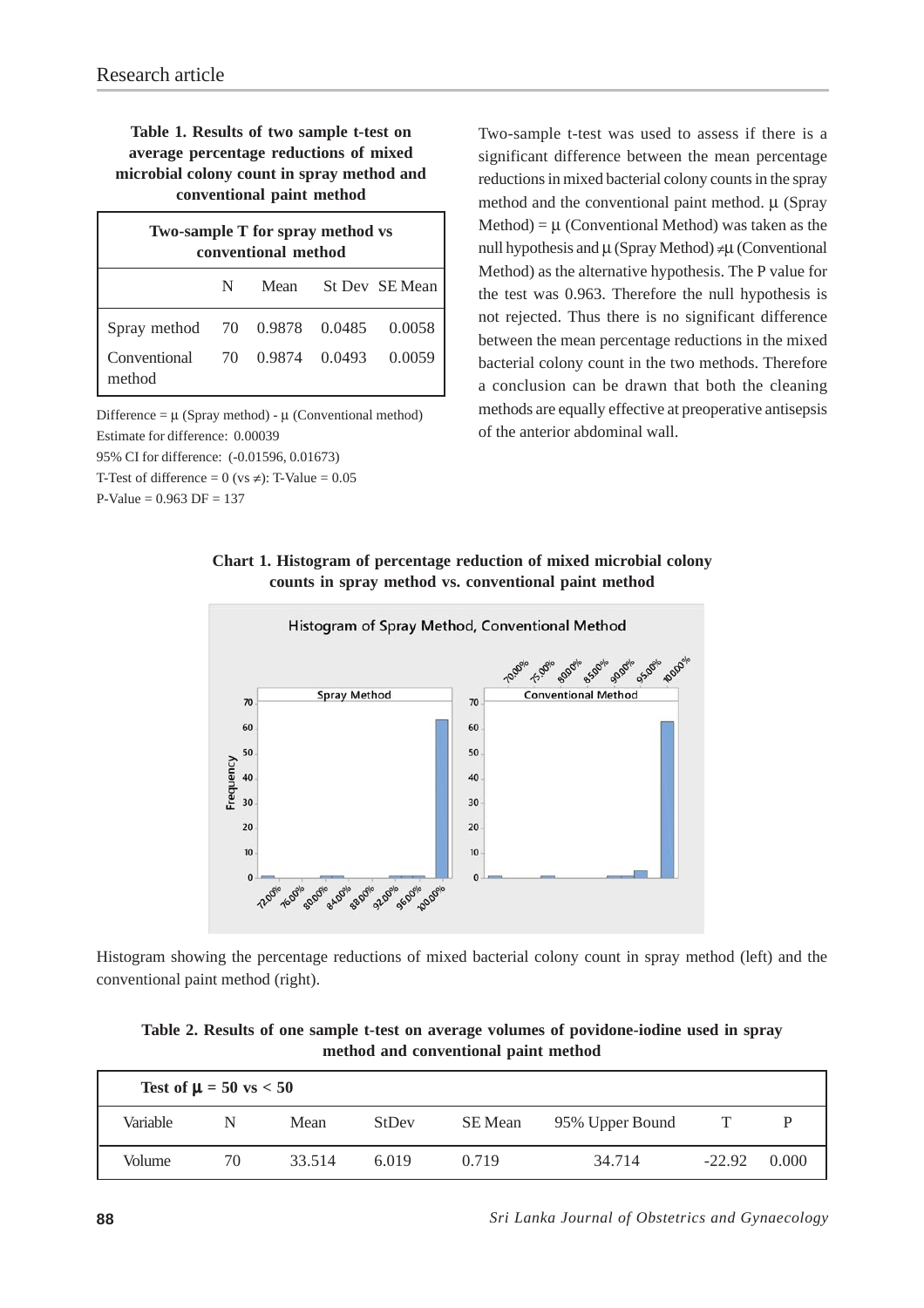The mean volume of povidone-iodine used in the conventional method was fixed and it was 50ml for all the patients. The mean volume of povidone-iodine used in the spray method was 33.514ml. One sample T-test was used to see if the difference is significant between the mean volumes of povidone-iodine used in the two methods.  $\mu$  = 50 was taken as the null hypothesis and  $\mu$  < 50 as the alternative hypothesis. The corresponding P value for the test came as 0.000, which implies that the null hypothesis should be rejected. Thus it could be concluded that the volume of povidone-iodine used in the spray method is significantly less than that is used in the conventional method with a corresponding 95% upper bound for the CI: 34.714.



**Chart 2. Histogram of frequency vs. volume of povidone-iodine used in the spray method**

The volumes used in the spray method are apparently less than 50ml which is the fixed volume of povidoneiodine used in the conventional paint only method.

The volume used in one of the subjects in the spray group was 56ml, which was more than the average volume used in the conventional method (50ml). Since this is just one value, it could be regarded as an outlier, which does not have an effect on the final outcome of the study.

#### **Discussion**

There are several different antiseptic solutions and preoperative skin preparation techniques described in the literature. These antiseptic solutions include povidone-iodine, chlorhexidine, and alcohol, and the techniques include the paint-only, scrub-and-paint, and spray methods. In Sri Lanka, the most common technique used in gynaecological practice is the paintonly method with an aqueous-based povidone-iodine

solution. The exact technique used in the study was described in detail in the introduction and referred to as the conventional paint-only technique.

The objective of this study was not to look for a better antiseptic method but to see if the new spray method can be used as an equally effective but cheaper alternative to the conventional method.

The study design was a non-randomized clinical trial. Randomization was not done as each subject comes under both arms of the study. The sample size was 70, and the age distribution of the study group was between 23 to 72 years old, excluding patients with cancer and those with co-morbidities that pre-disposed them to infections. Two output variables were measured: the percentage reduction in bacteria between the pre-operative and post-operative cultures for the two methods separately and the volume of povidoneiodine used in each method. Each variable was measured separately for each subject, and the t-test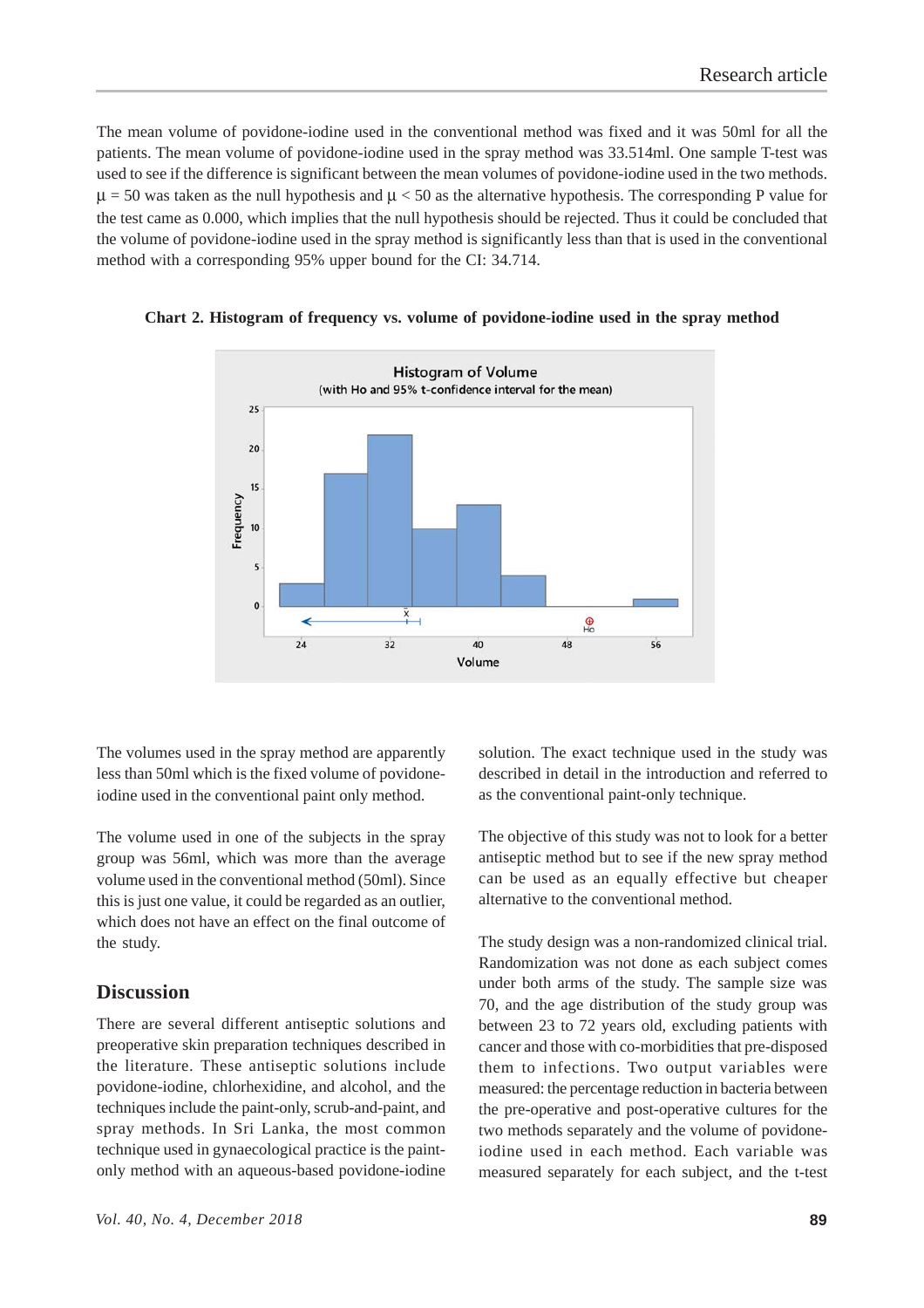was used to assess any significant difference between the average values. A 95% confidence level was accepted for statistical significance.

The mean percentage reduction in the mixed bacterial colony count in each method was as follows: the spray method was 98.78%, and the conventional paint-only method was 98.74%. The p-value for the test was 0.963. Thus, there is no significant difference between the mean percentages of reduction in the mixed bacterial colony counts in the two methods, so we concluded that the cleaning methods are equally effective.

The mean volume of povidone-iodine used in the conventional method was 50ml and for the spray method it was 33.514ml, with a corresponding p-value of 0.000. Therefore, the volume of povidone-iodine used in the spray method is significantly less than that used in the conventional method (corresponding 95% upper bound for the CI: 34.714). The volume used on one of the subjects in the spray group was 56ml, which was more than the average volume used in the conventional method (50ml). Since this is just one value, it maybe regarded as an outlier and does not have any effect on the final outcome of the study.

This study concludes that both the conventional and new techniques are equally effective in reducing abdominal wall bacteria, and the new method uses less antiseptic solution. Therefore, the new method is more cost effective and can be used as an alternative to the conventional method.

Sri Lanka is a developing country that provides free health care services to the entire population. A considerable amount of the health budget is spent on surgical patients and the various aspects of surgery, and preoperative skin antisepsis is one major component of these costs. In terms of reducing health costs, it is high time to look into cheaper and more effective antiseptic techniques.

On average, the gynaecology unit in the study setting accommodates 20 abdominal surgeries a week, which amounts to 1,040 surgeries a year. The yearly cost for the antiseptic solution with the conventional method would be Rs. 124,800 (1040  $\times$  0.051  $\times$  Rs. 2400), and with the new spray method, this cost would be Rs. 93,216 (1040  $\times$  0.03351  $\times$  Rs. 2400), for a saving of Rs. 31,584 each year. If the method can be introduced into other surgical specialties even in just one hospital in the country, this saving could be substantial. One of the main obstacles for further development of country's health sector towards providing a better patient care is the limitation in the budget. Savings made by cheap yet effective alternative methods as suggested in this study can be utilised in much needed areas of health, such as disease prevention, health education, continuous professional development, patient safety and equipment.

Using an aqueous-based solution in sprayers was not recommended under current guidelines as it does not show an adequate level of sterilization for surgery compared to the paint-only and scrub-and-paint techniques. On the other hand, the conventional method of abdominal wall preparation used in the study was different from that described in the standard guidelines (Best Practice Guidelines [Winnipeg Regional Health Authority (WRHA) Canada] by the surgeon, 2011), and it has been described in the introduction and methodology as the conventional method.

According to our observations, in the conventional method, a more or less fixed volume of povidone-iodine is used for all patients; most of the time, any remaining solution is wasted. The volume of povidone-iodine that was discarded in the conventional method was not objectively measured in the study. Salvaging this discarded volume of the solution seemed difficult for a couple of reasons. First, taking a lesser volume of the antiseptic solution in the Gully pot to begin with is a challenge as the volume of the solution needed for pre-operative skin preparation depends on the patient's build and body surface area, which differs from one patient to the other. Secondly, as the painting the abdominal wall is done with gauze swabs in a sponge holder, and the swabs absorb only a limited amount of solution at a time and therefore, in most cases, it is necessary to dip the gauze swabs back into the solution to complete the process, which contaminates the solution in the Gully pot and makes it unusable on another patient. Using a sprayer addresses these issues and is a good alternative to the conventional cleaning method.

The surgeons' satisfaction regarding the use of a sprayer as opposed to other techniques was not objectively assessed during this study. However, in casual discussions with the surgeons, most of them liked the sprayer due to its convenience. This obser